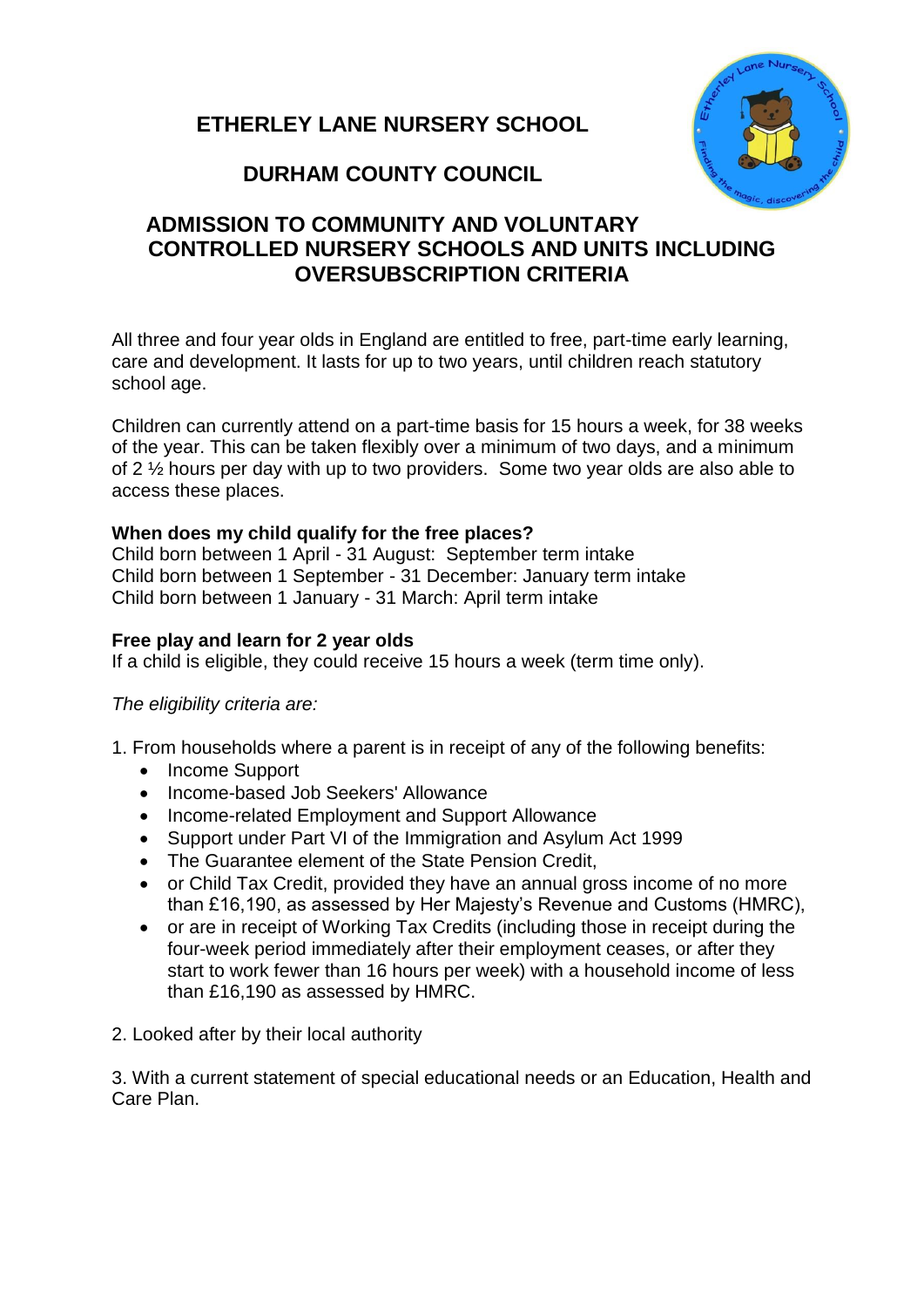4. Who have left care through special guardianship or an adoption or residence order.

5. In receipt of the Disability Living Allowance.

If a child qualifies for free childcare, they could take up their 'play and learn' sessions, the term after their second birthday.

**Priority will be given to children entitled to 15 hours per week and these places must be allocated first. Places are allocated for the 15 hours per week entitlement according to the oversubscription criteria listed below:**

#### **Looked After Children**

Children who are 'Looked After' or a child who was previously Look After but immediately after being Looked After became subject to an adoption, residence/child arrangement, or special guardianship order\*. A Looked After child is a child who is, at the time of making an application to a school, (a) in the care of a Local Authority , or (b) being provided with accommodation by a Local Authority in the exercise of their Social Services functions (see the definition in section 22 (1) of the Children Act 1989).

An adoption order is an order under section 12 of the Adoption Act 1976 or section 46 of the Adoption and Children Act 2002. A 'residence order' is an order settling the arrangement to be made as to the person with whom the child is to live under section 8 of the Children Act 1989. A child arrangement order is an order settling the arrangements to be made as to the person with whom the child is to live under section 14 of the Children and Families Act 2014. Section 14A of the Children Act 1989 defines a 'special guardianship order' as an order appointing one or more individuals to be a child's special guardian (or special guardians).

#### **Children In Need**

The Children Act 1989 defines a child 'in need' as:

a) He/she is unlikely to achieve or maintain, or to have the opportunity of achieving or maintaining, a reasonable standard of health or development without the provision of services by the Local Authority under Part 3 of the Act.

b) His/her health or development is likely to be significantly impaired, or further impaired, without the provision for him/her of such services.

c) He/she is disabled.

A maximum of two part-time nursery places are retained until the end of the Autumn half term in order to accommodate emergency referrals of children "in need" as defined in the requirements of the Children Act, 1989.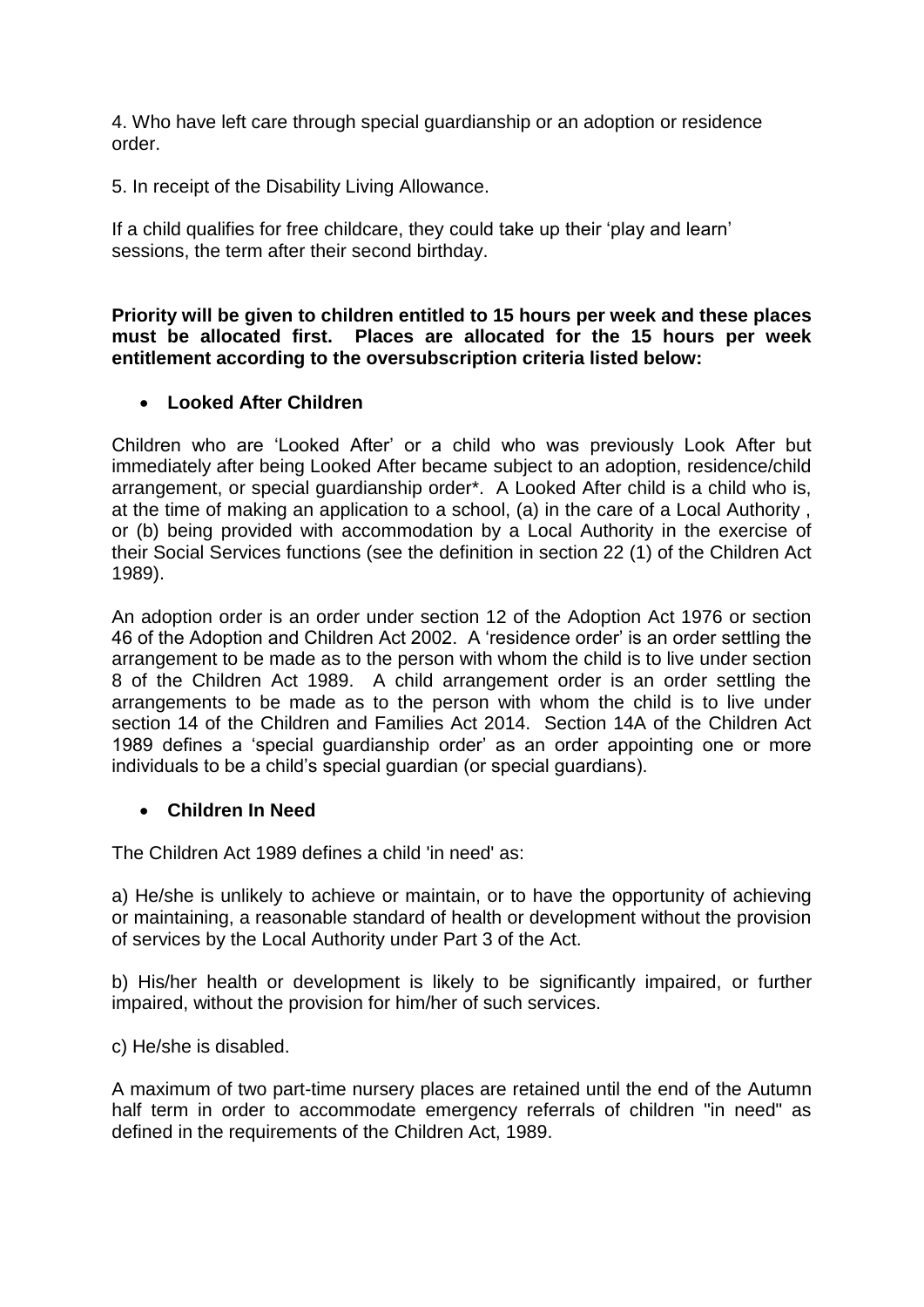## **The Two Year Old Free Entitlement**

Where a child has been accessing the free entitlement for 2 year olds in a maintained nursery school or unit, for a minimum of 15 hours per week for two terms immediately prior to the child becoming eligible for free entitlement, they shall receive priority for admission to that maintained nursery school or unit in order to preserve continuity providing that they also live within County Durham's administrative area.

**Age** 

The offer of a place will be prioritised according to date of birth. Normally, the earliest date your child can be accepted for Early Years Provision is the term after the child's 3<sup>rd</sup> birthday, although some 2 year olds can access the free entitlement. Where applicants have the same date of birth, priority will be given to the earliest date of application

#### **Those children who are only entitled to the universal entitlement of 15 hours free early education per week**

Those children who are not eligible for the extended 30 hours offer should be offered the 15 hours universal entitlement for a minimum of three terms before they are due to enter a full time school place in the Reception year. Maintained nurseries should plan for this provision to ensure those who are only entitled to 15 hours are offered a place.

## **Children Living in Other Authorities**

Although there are no catchment areas for places, preference will be given to children whose parents live within County Durham's administrative area. Only when all children living within the boundary of County Durham have been allocated a place, may a child living in a neighbouring area be offered a place.

### **30 hours free early education per week, term time, from September 2017:**

This is for 3 & 4 year olds form working families that meet the eligibility criteria. The 30 hours free place will consist of the current 15 hours universal entitlement for all 3 & 4 year olds, which will be **extended** by an additional 15 free hours. The additional 15 free hours will be known as the '**extended entitlemen**t'.

The maintained nursery school or unit will undertake a validation check on the eligibility code and details provided by the parent on the application form. On confirmation the code is valid the following criteria will be applied to all applicants:

If there are more places available than applications, all children will be offered a place. Subsequent applicants will be offered places until the provision is full. Once all places have been allocated, further applications will be included on a waiting list and places will be allocated in accordance with the 30 hours oversubscription criteria.